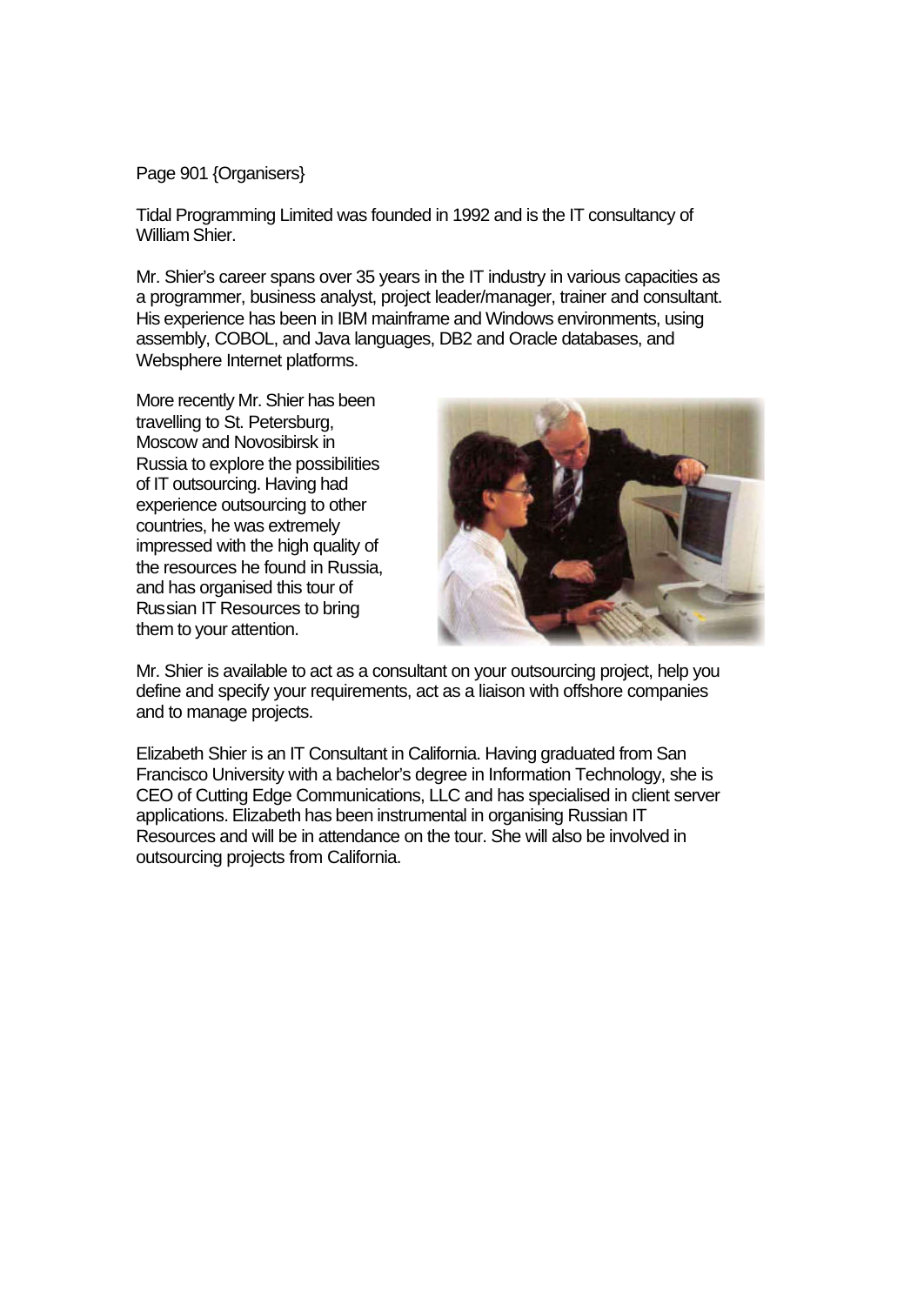CURRICULUM VITAE

**William Lloyd Shier 58 Fedden Village Portishead BS20 8EJ 01275 817638**

### CONSULTANT:

Age 57, (DOB) 27th May 1944, Pasadena, California, U.S.A.

## FORMAL EDUCATION

Certificate in Business Administration, Information Technology with Award in Accounting, University of California at Los Angeles 1969.

#### PROFESSIONAL TRAINING

Passed DPMA Examination on first sitting, Certified Data Processor, 1970. IBM – Visual Age for COBOL Solution – Certified 1998

IBM – Visual Age for COBOL Version 2.2 – Certified 1998

IBM – DB2 Universal Data Base – Passed 509 Exam - Aug 2000

IBM – Visual Age for Java – Class by Dale Nilsson 1999 and 2000

IBM – Host on Demand 1999

IBM – WebSphere Commerce Suite 1999

IBM – IMS Data Base Design, Implementation and Optimization.

IBM – MFS Screen Design and Implementation.

### **SKILLS**

Visual Age COBOL, MVS COBOL, COBOL-2, PC COBOL, Assembly Language (Mainframe and PC). Visual Age Java 3.5 JDK 1.2 IMS DB-DC, DB2, UDB DB2, Oracle SQL, CICS, VSAM. MVS JCL, Windows SDK, Telon, Easytrieve, Endevor, Fileaid. TSO-SPF, Roscoe RPF, CMS.

### APPLICATION EXPERIENCE

General Accounting, Accounts Payable/ Receivables and Cash Flow Analysis. Trust Accounting and On-Line Demand Deposit Banking. Insurance Underwriting, Managing Agent and Members Agent Accounting. Accounting and Premium and Claim Processing. Experience in both Lloyd's and Companies Markets. Manufacturing Order Entry, Engineering, Bill of Material, Scheduling, Purchasing, Receiving - Inspection Control, Inventory Control and Cost Accounting. Personnel and Payroll. Merchandising Control, Retail Supply Chain Processing and Retail Sales Analysis. Criminal Justice Information Systems. Direct Marketing, Mailing and Name and Address Processing.

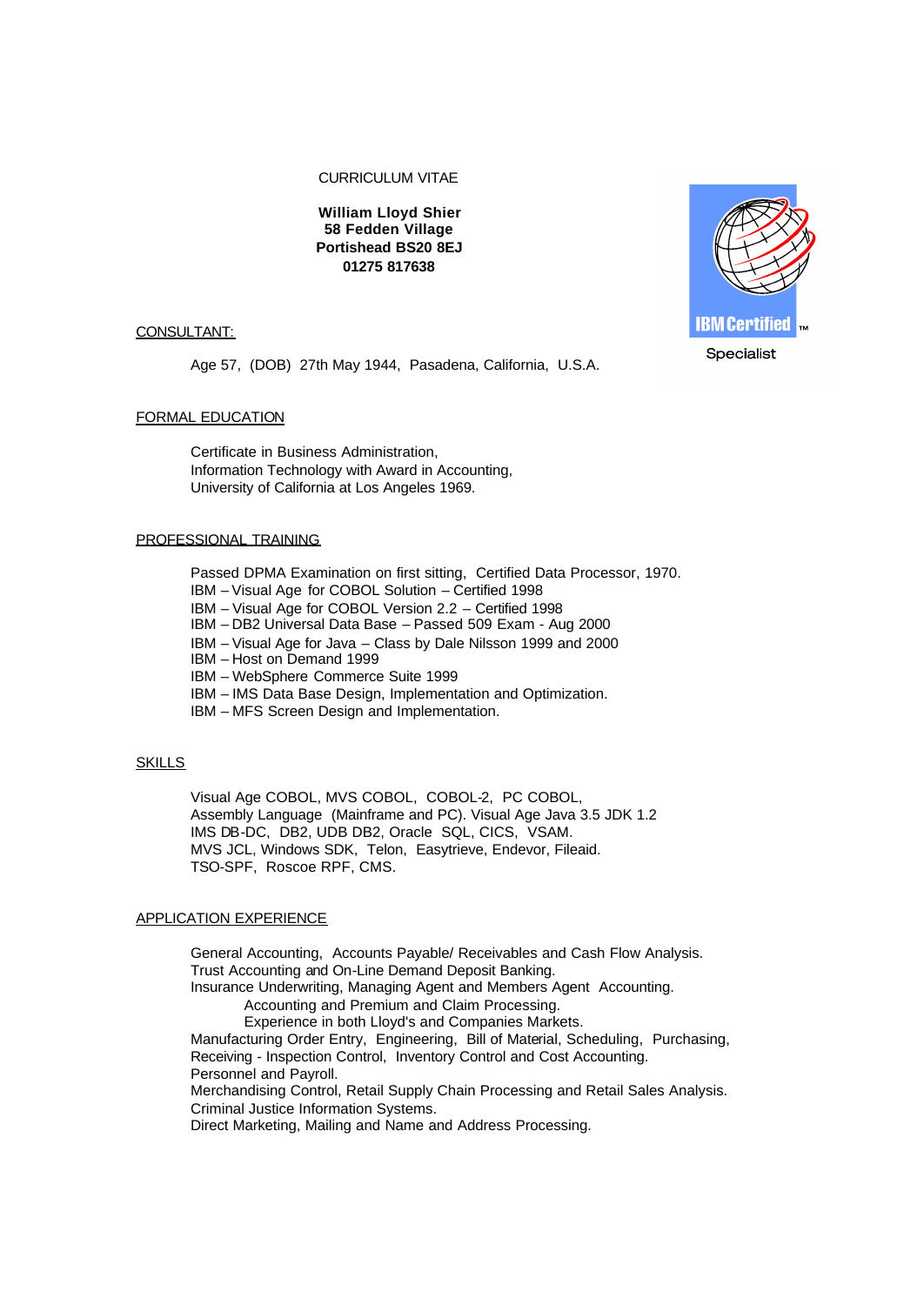# CURRICULUM VITAE

## CLIENTS AND EMPLOYERS

AIR RESEARCH CO., Los Angeles, California B & Q PLC, Chandlers Ford Southampton BOOTS THE CHEMIST, Nottingham BRISTOL AND WEST BUILDING SOCIETY, Bristol BULLOCK'S DEPARTMENT STORES, Los Angeles, California CENTRE-FILE LIMITED, London CORPORATION OF LLOYD'S, London and Chatham, Kent DIRECT LINE INSURANCE, Croydon DUN AND BRADSTREET SOFTWARE, Bristol EQUITABLE SAVINGS AND LOAN ASSOCIATION, Van Nuys, California FORD MOTOR COMPANY, Brentwood, Essex GE CAPITAL FINANCIAL RETAILER SERVICES, Kingswood GENERAL DYNAMICS INC., San Diego, California IBM, Basingstoke INTEL CORPORATION, Swindon MAGUS INTERNATIONAL LIMITD, Ascot MERCANTILE AND GENERAL, Cheltenham MERCURY COMMUNICATION, Milton Keynes NATIONAL CASH REGISTER COMPANY, Hawthorne, California NATIONAL WESTMINSTER BANK, London RHOR INDUSTRIES, Chula Vista, California SAFEWAY FOODS, Hayes, Middlesex SAN DIEGO POLICE DEPARTMENT, ARJIS PROJECT UNITED MERCHANTS, Los Angeles, California TRANSAMERICA INSURANCE CO., Los Angeles, California VIVITAR, Santa Monica, California